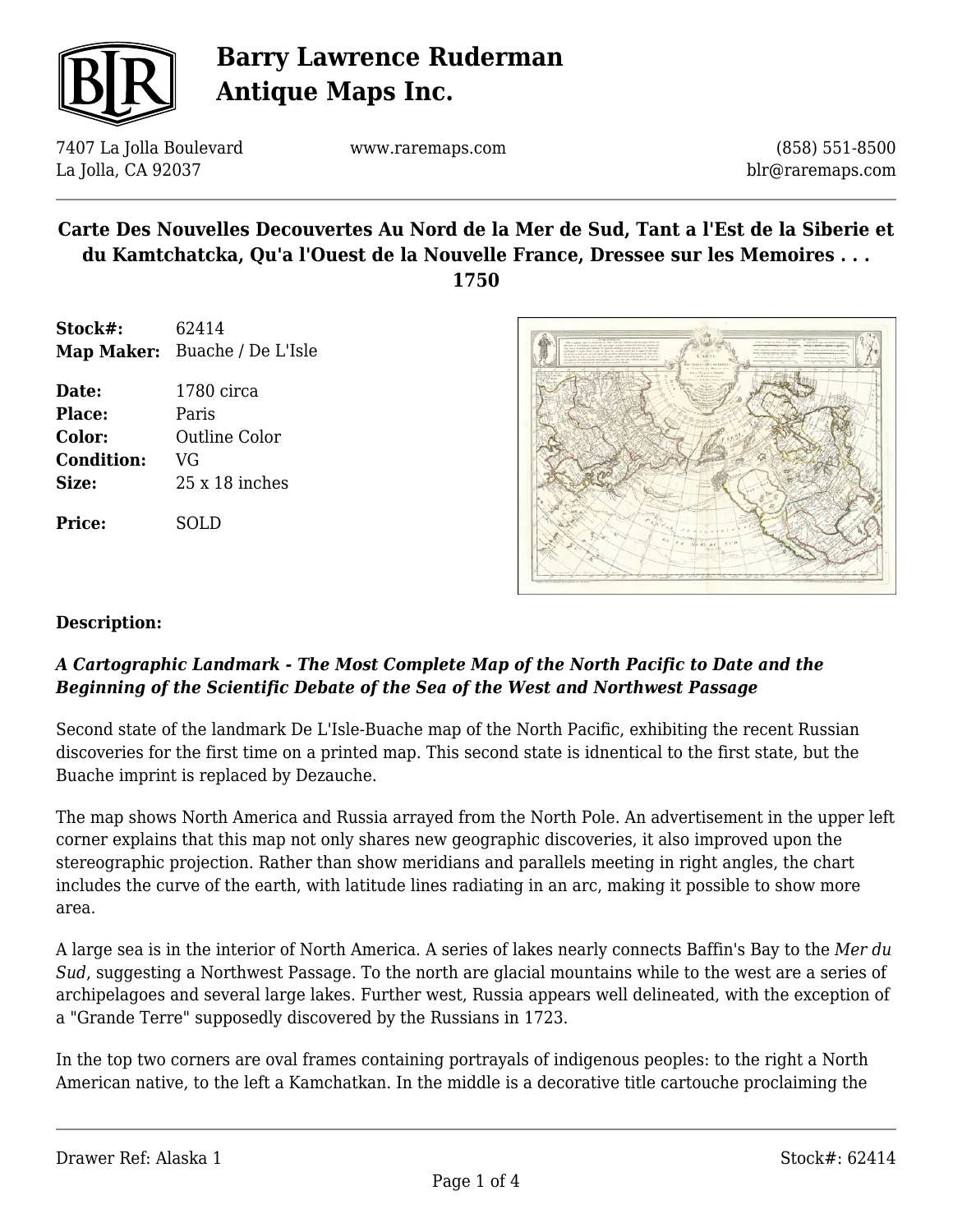

7407 La Jolla Boulevard La Jolla, CA 92037

www.raremaps.com

(858) 551-8500 blr@raremaps.com

## **Carte Des Nouvelles Decouvertes Au Nord de la Mer de Sud, Tant a l'Est de la Siberie et du Kamtchatcka, Qu'a l'Ouest de la Nouvelle France, Dressee sur les Memoires . . . 1750**

novelty of this map. It also mentions that the map was made by two of the most important mapmakers of the mid-eighteenth century. One was Philippe Buache, *premier gèographe du roi*, *gèographe adjoint* to the *Acàdemie Royale des Sciences* and son-in-law of the famous geographer Guillaume De L'Isle. The other was Joseph Nicholas De L'Isle, astronomer, geographer, and brother to Guillaume. J. N. De L'Isle presented the map to the *Acàdemie Royale* on April 8, 1750; it was printed in June of 1752.

### **Russian Discoveries**

Joseph Nicholas De L'Isle spent much of his career in Russia, where he helped to found the Russian Academy of Sciences. While there, he had access to the latest findings of Russian explorers and was at the center of Russia's geographic establishment; for example, he helped produce the first Russian atlas, the *Atlas Russicus,* with Ivan Kyrilov. He returned to Paris in 1747 with a large map collection, an event that drew some criticism from Russian academicians who thought he absconded with delicate materials.

The map identifies Russian discoveries from the previous three decades. Two expeditions led by Vitus Behring (1728-30, 1733-43) explored Kamchatka and what is now Alaska, charting the strait between them. De L'Isle interviewed Bering and used his charts from the voyages. Their discoveries are marked with Bering's track in 1731, near Kamchatka, and the new geographic features in the Alaska area.

The map also includes the track of " *Capitaine Tchirikow et Mr De l'Isle de la Croyere*" in June and July of 1741. De L'Isle's half-brother, Louis De L'Isle de la Croyere, sailed with Captain Alexsei Chirikov (Tchirikov) to discover the fictional De Gama's Land, or Companies Land. Joseph Nicholas was convinced that the island existed and provided his half-brother with maps to support the hypothesis. de la Croyere perished on the voyage, but his brother received his papers and published his findings on the map.

Beyond the Russian discoveries, the map also shows the track of the 1743 Spanish galleon from Manila to Acapulco, as well as de Frondat's voyage of 1709. A Frenchman, de Frondat followed the usual galleon route and attempted to trade with Spanish settlers once he reached Baja California. He later sold his goods in Peru and Chile and returned home with a fantastic £2,000,000. Another note shows a small stream leading west from Hudson's Bay. This is Wager Inlet, first probed by Christopher Middleton in the early 1740s and supposedly one of the possible sources of a Northwest Passage.

#### **Sea of the West**

While the map integrates the latest Russian explorations, it also re-invigorates the mythical Sea of the West, which had first appeared on charts published by Johann Baptiste Nolin in ca. 1700, but had quickly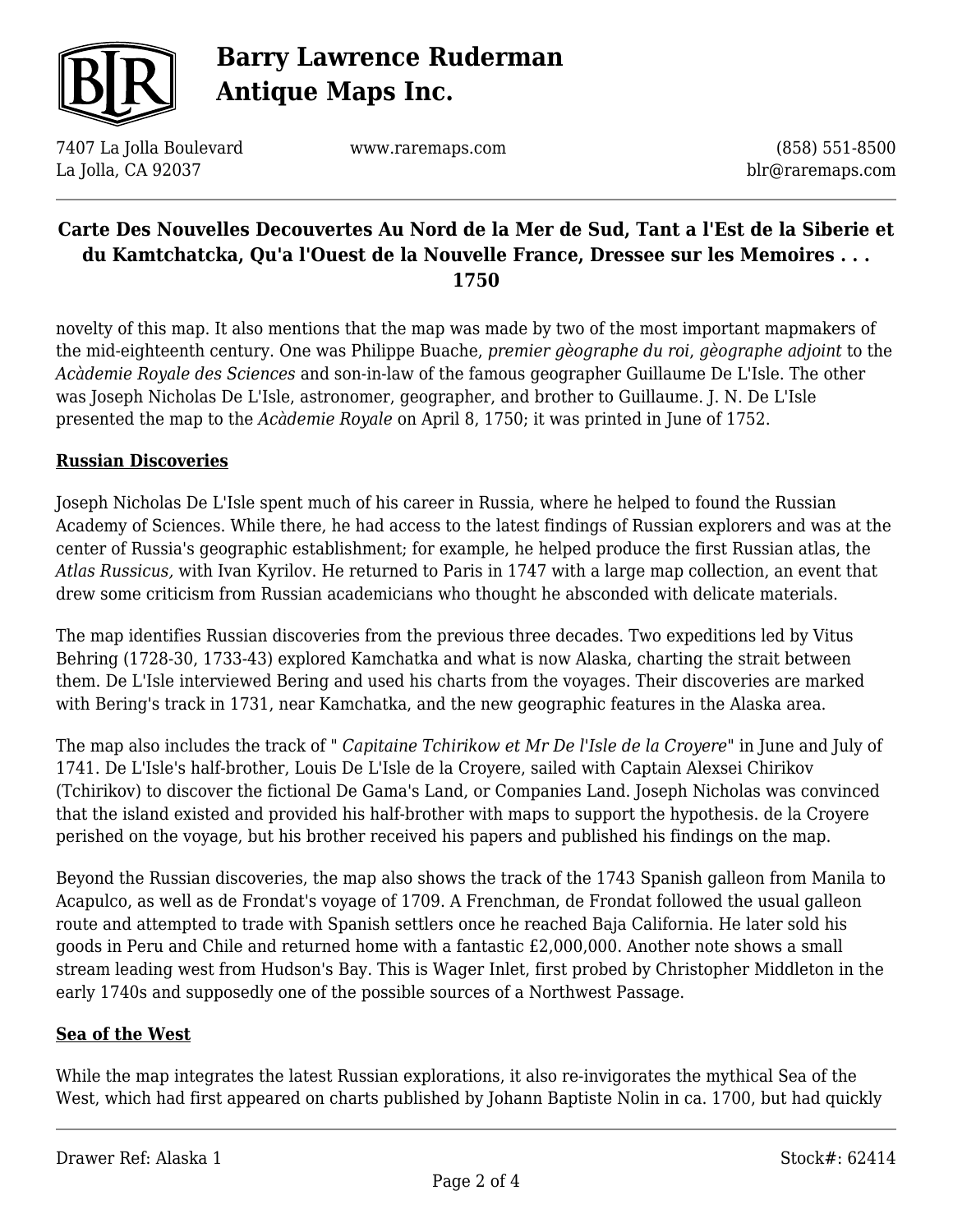

7407 La Jolla Boulevard La Jolla, CA 92037

www.raremaps.com

(858) 551-8500 blr@raremaps.com

## **Carte Des Nouvelles Decouvertes Au Nord de la Mer de Sud, Tant a l'Est de la Siberie et du Kamtchatcka, Qu'a l'Ouest de la Nouvelle France, Dressee sur les Memoires . . . 1750**

disappeared thereafter. In contrast, a dominant feature of this map is a vast " *Mar ou Baye de l'Ouest*," which stretches from 43°to 60°N.

The re-introduction of the sea was the result of Buache's review of his father-in-law's papers. Although Guillaume De L'Isle never published a map showing the sea, he had postulated that it could exist, and that it might connect to a Northwest Passage through New France, not through English territory farther north. Nolin had plagiarized the idea from Guillaume, as the latter testified when suing the former for plagiarism. He said, the Sea of the West "was one of my discoveries. But since it is not always appropriate to publish what one knows or what one thinks one knows, I have not had this sea engraved on the works that I made public, not wanting foreigners to profit from this discovery" (as quoted in Pedley, 109).

### **Martin Aguilar, Juan de la Fuca, and Admiral de la Fonte**

The Pacific Northwest shown here is defined by the discoveries of three men, Martin Aguilar, Juan de la Fuca, and Admiral De Fonte, all of which were to prove dubious at best. The former navigator was a Spanish captain who sailed with Sebastian Vizcaino on a reconnaissance expedition up the California coast in 1602-3. Aguilar, commanding the *Tres Reyes,* was blown off course, to the north. When the seas calmed, Aguilar reported that he had found the mouth of a large river. Eighteenth-century geographers, including De L'Isle and Bauche, conjectured that the river was the entrance to the Sea of the West, as it is positioned on this map.

There is another entrance to the sea, this one labeled as the discovery of Juan de la Fuca. The authors are referring to Juan de la Fuca, the Castilianized name of Greek navigator Ioánnis Fokás (Phokás). Little archival evidence survives of Fuca's career, but a chance meeting with an English financier, Michael Lok, in Venice in 1596 gave birth to rumors of Fuca's voyages in the Pacific. Fuca reported that he had been sent north from New Spain twice in 1592 in search of the Strait of Anian. The Spanish Crown failed to reward Fuca's discovery of an opening in the coast at roughly 47° N latitude and Fuca left the Spanish service embittered. His story lived on in Lok's letters and eventually was published in Samuel Purchas' travel collection of 1625. On many eighteenth-century maps, including this one, Fuca's Strait is linked with a River or Sea of the West. In 1787, the present-day Juan de Fuca Strait was named by the wife of naval explorer Charles William Barkley, making permanent a label that had previously just been hopeful conjecture.

Even farther north, there is a *Lac de Fonte* connected to a series of lakes and a *Rio de los Reyes*. Admiral de Fonte supposedly sailed to the area in the mid-seventeenth century. The first mention of Fonte appears